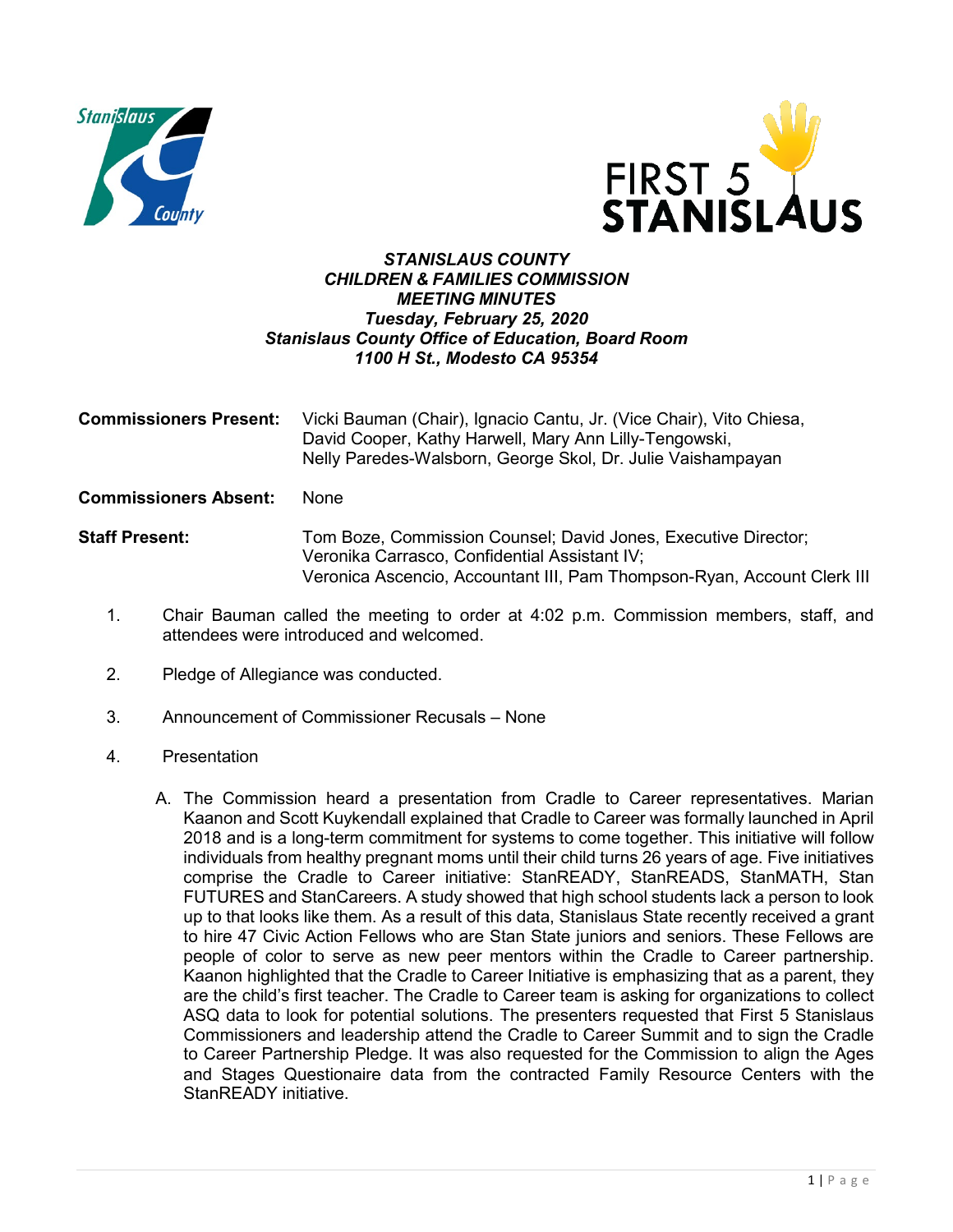Commissioner Cooper asked David Jones if he was part of the Cradle to Career Steering Committee. Jones shared he is not a Steering Committee member, and he is an Action Team Lead for the StanREADY team focusing on ages 0-5.

- 5. Public Comment Period (Limit of 5 minutes per person) None
- 6. Consent Calendar

Items 6.A.3 and 6.A.4 were removed from the Consent Calendar and were acted on separately so First 5 could correct the meeting minutes. These changes are non-substantive so an amendment to the minutes is not needed; only a correction.

- A. Miscellaneous
	- 1. Approved the December 3, 2019, Commission Meeting Minutes
	- 2. Approved the February 10, 2020, Administrative Committee Meeting Minutes
		- a. Result Area Fiscal Report as of December 31, 2019
		- b. Second Quarter Financial Report 2019-2020
	- 5. Accepted the 2018-2019 Purchasing Card Compliance Review
	- 6. Approved the Executive Director to Negotiate and Sign an Agreement with **insightsoftware** for Fiscal Software License and Maintenance *Motion by Skol, Second by Cooper. (9-0)*
	- 3. Approved the February 13, 2020, Operations Committee Meeting Minutes as corrected to reflect the correct day of the week from Monday to Thursday *Motion by Cooper, Second by Skol. (9-0)*
	- 4. Approved the February 19, 2020 Executive Committee Meeting Minutes as corrected to reflect the correct day of the week from Monday to Wednesday
		- *Motion by Paredes-Walsborn, Second by Lilly-Tengowski. (9-0)*
- 7. Discussion
	- A. Approved to accept a Mini-Grant Award from Complete Count California and Associated Partners. First 5 Stanislaus had the opportunity to apply for grant funding from the First 5 Association in the amount of \$3,000 to be used for activities or print items related to the 2020 Census. First 5 was awarded this funding and was also made aware there may be more funding available. For this reason, David Jones asked the Commission for authorization to receive, record and use up to \$7,500 of funding for activities or print items related to the 2020 Census, should additional funds become available. Jones also mentioned the possibility of partnering with other organizations that align with First 5's Strategic Plan as it pertains to Census work and using this money to host events or provide Census materials.

*Motion by Skol, Second by Paredes-Walsborn (9-0)*

B. Approved the Executive Director to Negotiate and Sign an Agreement with Stanislaus County Office of Education for Ages and Stages Questionnaire Training. First 5 has partnered with Strategies 2.0 to provide funded partners with free local trainings in the past. In an effort to continue adding value through these trainings, First 5 is looking to provide more Ages and Stages Questionnaire Trainings. The partner First 5 is looking to provide this training is the Stanislaus County Office of Education. Commissioner Harwell asked if this training would be available to all of First 5's funded partners to which David Jones said yes and that First 5 might expand beyond funded partners as well. *Motion by Lilly-Tengowski, Second by Chiesa (9-0)*

2 | Page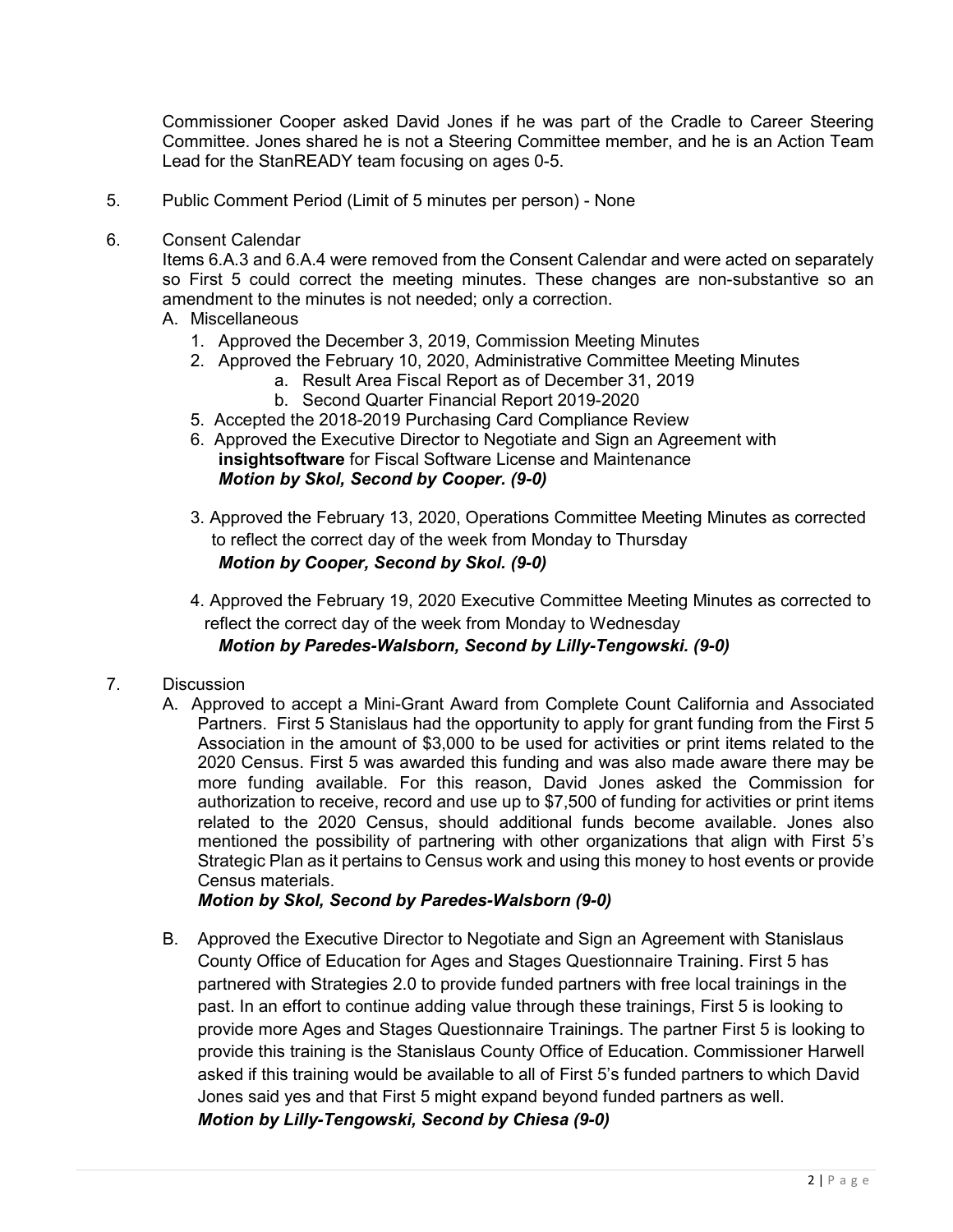## 8. Public Hearing- None

- 9. Correspondence None
- 10. Commissioner Reports

Commissioner Paredes-Walsborn shared that she attended a parent café in Oakdale this past January and was impressed with the activities and attendance. She also expressed her gratitude to all Commissioners and staff who attended the February Summit and for all the travel arrangements that were made for Commissioners to attend the February Summit in Irvine Ca. She enjoyed the summit and learned a lot from it as well, such as the difference between Promotoras and Family Friends and Neighbors. Commissioner Harwell shared how Dr. Rosemarie Allen spoke about the effect of trauma on children and disparity. She also shared that boys and girls of color are more likely to be suspended from preschool. Commissioner Harwell further mentioned that this keynote speaker shared a lot of new beneficial information to the group and she spoke about how teachers may treat children differently and the percent of discipline that occurs within the color community. Chair Bauman also added that the keynote speaker was fantastic and very powerful in talking about implicit bias. Commissioner Harwell spoke about the importance of dual language learners and how much more the brain is developed in those who learn two languages at once. Commissioner Harwell mentioned this also helps children in problem-solving and cognitive skills. Commissioner Skol shared how interesting the scientific equipment used to determine brain function in infants is and how it is used to measure brain waves.

11. Staff Reports – David Jones thanked the Commissioners for attending the February Summit in Irvine and those who attended the January 29 First 5 Board of Supervisors presentation. Susan Mendieta Beasley was thanked for presenting at the Board of Supervisor's meeting and for bringing clients to share their story as well. Jones also reminded Commissioners that 700 Forms are due April  $1<sup>st</sup>$  and that ethics training is due by the end of March for some as well. He explained that Commissioners could fulfill this with an online class they received a link for over email. County Counsel Boze was not certain if County Counsel would be able to provide an inperson ethics training before the deadline as a results of some departmental changes. Commissioner Skol asked whether there would be waivers available offering an extension to complete the course if an in-person version was not offered by the County. Counsel Boze indicated that a training of some sort would need to be attended.

Further, Jones spoke about the mid-year budget and how the \$100,000 the Commission accepted last August from Sunlight Giving was included. David Jones shared the importance of Adverse Childhood Experiences (Aces). Jones also gave a revenue update and shared that First 5 has received revenue funding for July – November and Prop. 56 funding as well from the state. The Executive Director also briefed Commissioners on IMPACT funding from the state of California and shared that about five years ago First 5 Stanislaus had the right of first refusal for funding targeting the quality of early childhood education and First 5 Stanislaus declined the funding. Yosemite Community College District (YCCD) accepted the funding five years ago. First 5, YCCD and the Stanislaus County Office of Education have been working together for the past few months in regards to IMPACT funding for this new round of funding. First 5 wanted to make sure it was prepared for these discussions to see if it was appropriate for First 5 to pursue that funding or not. Jones emphasized that they are getting close to making this decision but at the moment it does not look like First 5 will be a lead organization in this endeavor. However, YCCD and First 5 have been working together to look at First 5's strategic plan to identify opportunities to work in partnership with the Family Resource Centers, Healthy Starts and libraries. More meetings are scheduled to take place as the three organizations work collaboratively on the grant application. The FRC Leadership Team wants to move forward with